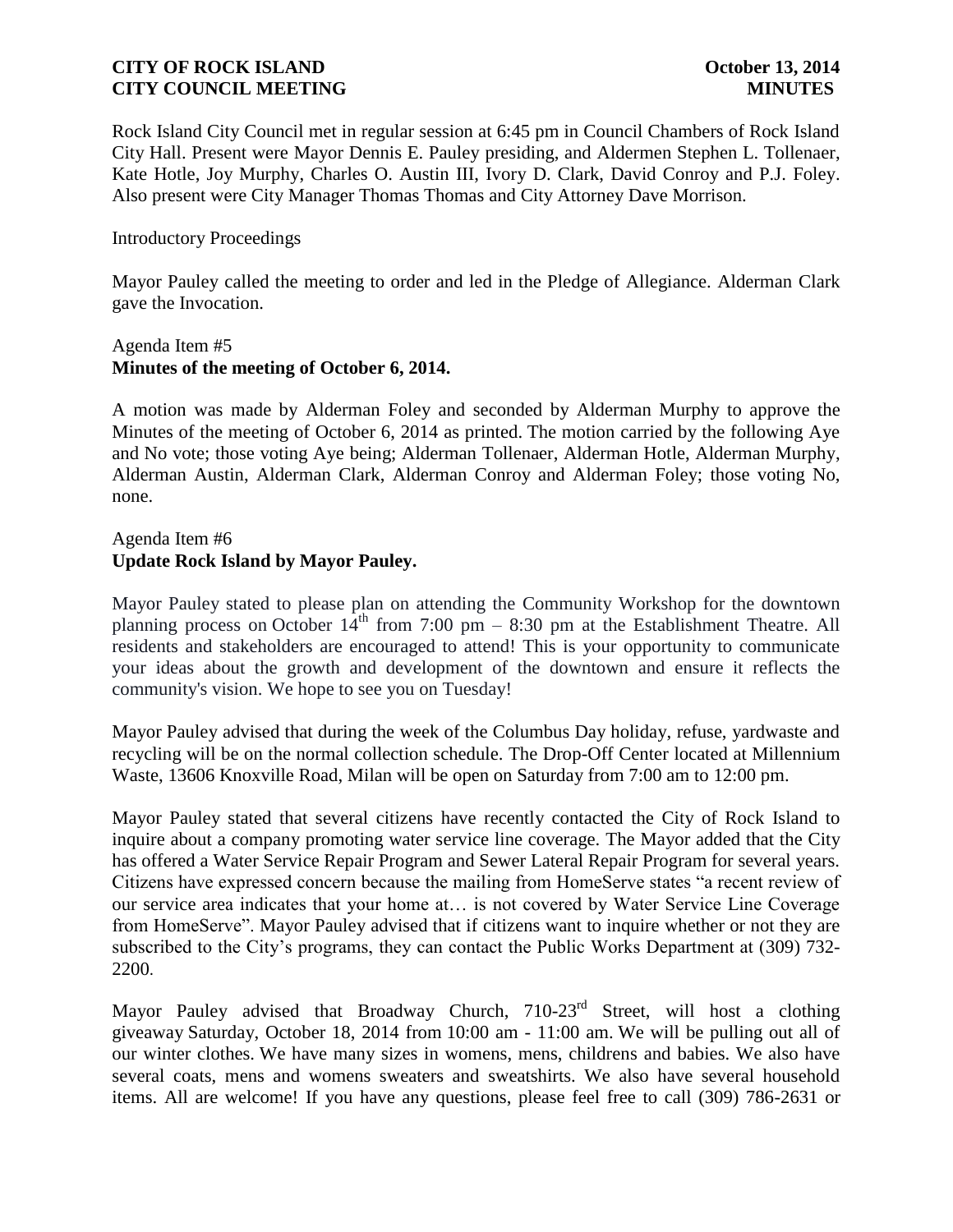email broadway@broadwayqc.org.

Mayor Pauley stated that the Martin Luther King Jr. Community Center and Second Baptist Church of Rock Island will co-host a Trunk or Treat event scheduled for Friday, October 24, 2014 from 5:00 pm - 9:00 pm. The Mayor added that both sites will offer activities including music, face painting, a haunted house and decorating their own cookies and cupcakes. Mayor Pauley commented that Trunk or Treat is an opportunity to provide a fun and more importantly a safe environment for the children in the Rock Island community during the Halloween season. Our volunteers will be decorating their cars for children to safely trick or treat from car-to-car instead of house-to-house. Trunk or Treat will take place at the Second Baptist Church parking lot.

# Agenda Item #7 **Presentation of the 2014 Labor Day Parade Awards.**

Grace Shirk, a member of the Labor Day Parade Advisory Board and Mayor Pauley stepped to the podium for the Presentation of the 2014 Labor Day Parade Awards.

Ms. Shirk stated that this year's parade had 150 entries. It was noted that "30 Years of Community Pride" was the parade theme. Ms. Shirk commented on the highlights of the parade. Ms. Shirk thanked everyone involved with the parade for making it safe and successful and a special thank you went out to Art Milton, Mary Chappell and the citizens of Rock Island.

Mr. Art Milton, a member of the Labor Day Parade Advisory Board, recognized nine parade groups that have been involved with this community celebration for the past 30 years. The participants recognized included; Alleman Catholic High School, Alleman High School Marching Band, Association of Retired Firefighters of Rock Island, Rock Island Fire Department, Rock Island Police Department, Rock Island High School Band, Rock Island/Milan School District 41, Whitey's Ice Cream and Valley Construction Company.

At this time, Ms. Shirk along with Mayor Pauley presented the 2014 Labor Day Parade Awards to the winning recipients.

The following are the winners of the 2014 Labor Day Parade Awards:

The Citizen's Choice Award winners were selected by six citizens watching the parade. The winners included; Terror at Skellington Manor, Quad City 40 & Friends, Factory of Fear, Quad City Cutterz, Association of Retired Firefighters of Rock Island and Shannon Chiropractic.

The Council's Choice Award winners included; Celtic Cultures Alliance of the Quad Cities, Sunshine Performing Arts Studio, Eugene Field Elementary School, Ballet Quad Cities, The Doll-Fins, Jordan Catholic School and Zanie Janie Entertainment.

Rock Island Animal Hospital was the recipient of the Parade Committee's Choice Award. Rich Metals Company received the Marshal's Choice Award for the best theme-related entry, and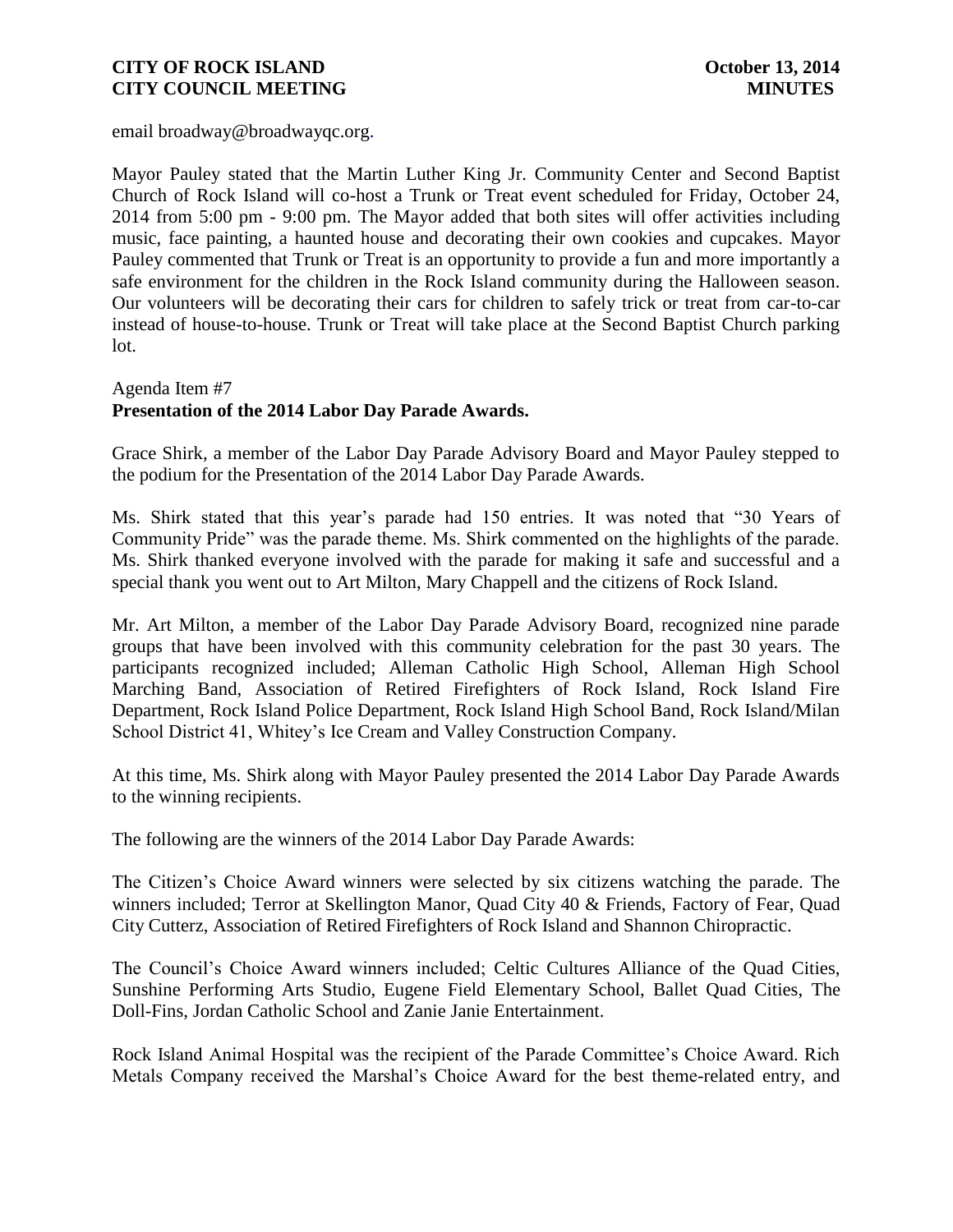Cool Beanz Coffeehouse was the recipient of the Mayor's Cup Winner. All winners had their pictures taken with the Mayor.

Mayor Pauley congratulated all of the winners and everyone involved with the parade.

# Agenda Item #8 **United Way Presentation.**

Kimberly Miller of the Parks Department and Chair for this year representing the City of Rock Island for United Way stepped forward. Ms. Miller advised that during a week in October, rallies are held, a kick-off type of event is held and at the end of the week, a cookout is held for the United Way campaign. Ms. Miller noted that earlier today, a pie eating contest was held to kickoff the United Way campaign. Ms. Miller commented that the theme for this year's campaign is Carnival. Ms. Miller stated that as part of the fundraising efforts, pumpkins have been decorated and employees are encouraged to enter the pumpkin contest. It was noted that you can vote for your favorite pumpkin by donating money. Ms. Miller indicated that the pumpkins will be on display all month. Ms. Miller stated that on Friday's during the month of October, employees can donate \$5.00 to wear their favorite football jersey. Ms. Miller added that rallies will be held this week and presentations will be made to showcase how different programs with United Way benefits Rock Island. Ms. Miller concluded that at the end of the week, a carnival - cookout will be held along with carnival type games.

Martin Luther King Center Director Dwight Ford advised that the King Center was one of the first recipients out of the 89 entities that received funding from United Way. Mr. Ford further discussed this item.

Ms. Kristia Leshoure Facility Supervisor at the Martin Luther King Center stepped forward. Ms. Leshoure stated that United Way funds two programs at the Martin Luther King Center under the KING Program (Kids Invested in National Growth). Ms. Leshoure stated that the purpose of this program is to provide after-school opportunities for youth from Kindergarten to eighth grade. Ms. Leshoure added that the other program under KING is to provide summer daycare for six to 14 year olds. Ms. Leshoure also discussed two stories of how these programs have helped two individuals.

Mr. Jerry Jones of the United Way stepped forward. Mr. Jones stated that agencies are very important in the work that United Way does. Mr. Jones advised that United Way's goals are bold and ambitious. Mr. Jones stated that United Way wants to see every child in the Quad Cities graduate with a high school diploma and viable plan for the future. Mr. Jones commented that United Way also wants to see every family that is in poverty to be able to walk the path towards financial stability. In addition, Mr. Jones stated that United Way wants to see wellness in the areas of physical and mental health for everyone in the Quad Cities.

Mr. Jones pointed out that there are local experts that volunteer to create strategies that prove to be effective in the community. In the income area, Mr. Jones stated that there is free income tax preparation to people that cannot afford it. Mr. Jones commented that last year, 6,200 people were served by this service. Mr. Jones added that over \$750,000.00 in tax fees are saved from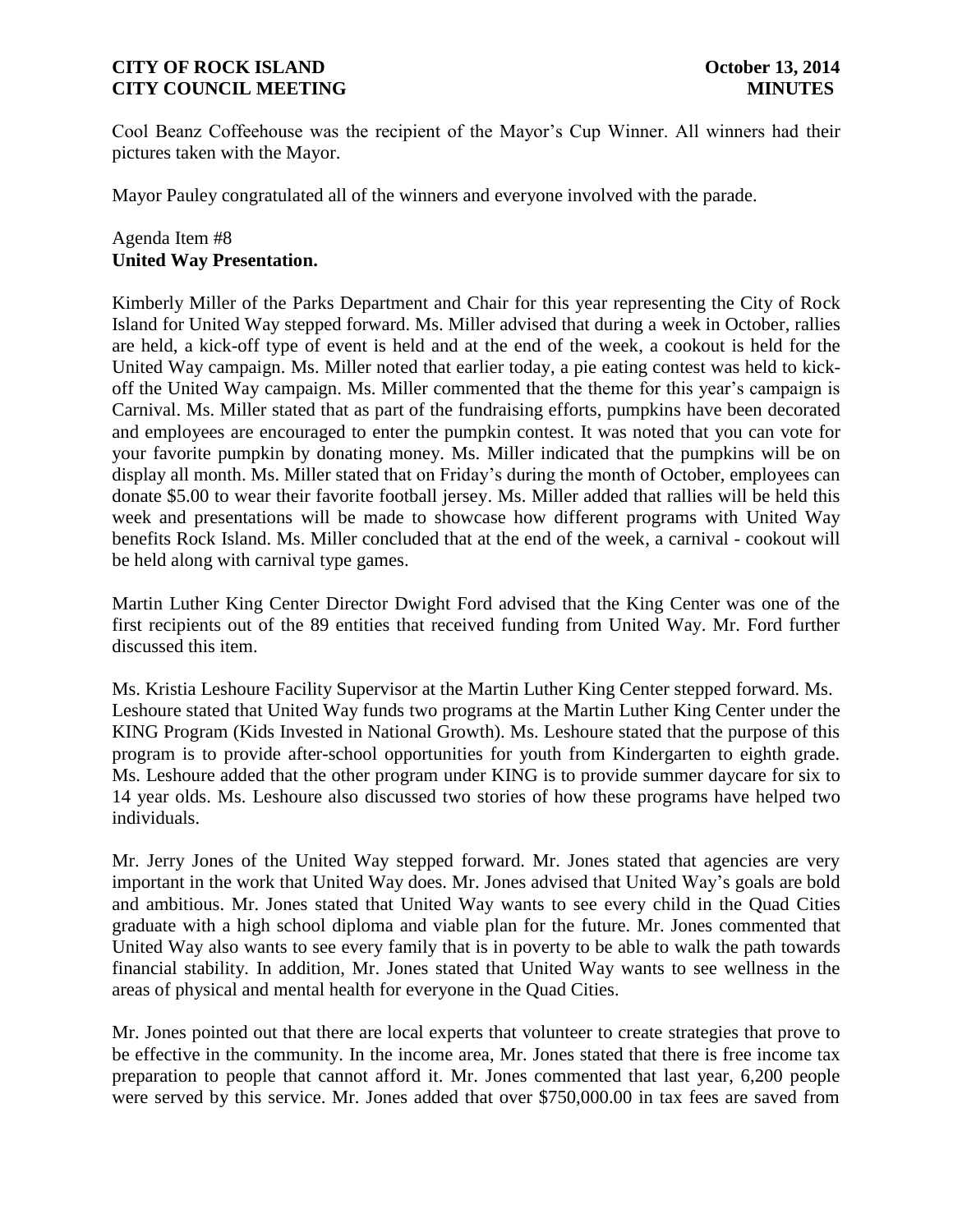this program that is provided for free. Mr. Jones further discussed this program as well as other programs including the Kindergarten Skills Inventory. After more discussion on programs, Mr. Jones advised that it is all about strengthening the entire community in a strategic and effective way. Mr. Jones thanked everyone for their support.

#### Agenda Item #9

# **A Resolution approving an agreement with the City Manager and authorizing the Mayor to execute the contract documents**.

Alderman Tollenaer moved and Alderman Murphy seconded to adopt the Resolution. The motion carried by the following Aye and No vote; those voting Aye being; Alderman Tollenaer, Alderman Murphy, Alderman Clark and Alderman Conroy; those voting No, Alderman Hotle, Alderman Austin and Alderman Foley.

Agenda Item #10 **CLAIMS**

It was moved by Alderman Austin and seconded by Alderman Hotle to accept the following reports and authorize payments as recommended. The motion carried by the following Aye and No vote; those voting Aye being; Alderman Tollenaer, Alderman Hotle, Alderman Murphy, Alderman Austin, Alderman Clark, Alderman Conroy and Alderman Foley; those voting No, none.

a. Report from the Information Technology Department regarding payment in the amount of \$22,445.00 to Azteca Systems, Inc. for the Cityworks System annual update and support maintenance.

b. Report from the Public Works Department regarding payment #36 in the amount of \$321,944.41 to Civil Constructors, Inc. for services provided for the Wet Weather Treatment System project.

c. Report from the Public Works Department regarding payment #10 in the amount of \$941,955.32 to Gilbane Building Company for preconstruction services provided for the Rock Island Police Station project.

d. Report from the Public Works Department regarding payment #1 in the amount of  $$185,669.67$  to Langman Construction, Inc. for services provided for the  $13<sup>th</sup>$  Street Water Main,  $5<sup>th</sup>$  Avenue to  $7<sup>th</sup>$  Avenue project.

### Agenda Item #11

### **Claims for the week of October 3 through October 9 in the amount of \$624,216.78.**

Alderman Tollenaer moved and Alderman Foley seconded to allow the claims. The motion carried by the following Aye and No vote; those voting Aye being; Alderman Tollenaer, Alderman Hotle, Alderman Murphy, Alderman Austin, Alderman Clark, Alderman Conroy and Alderman Foley; those voting No, none.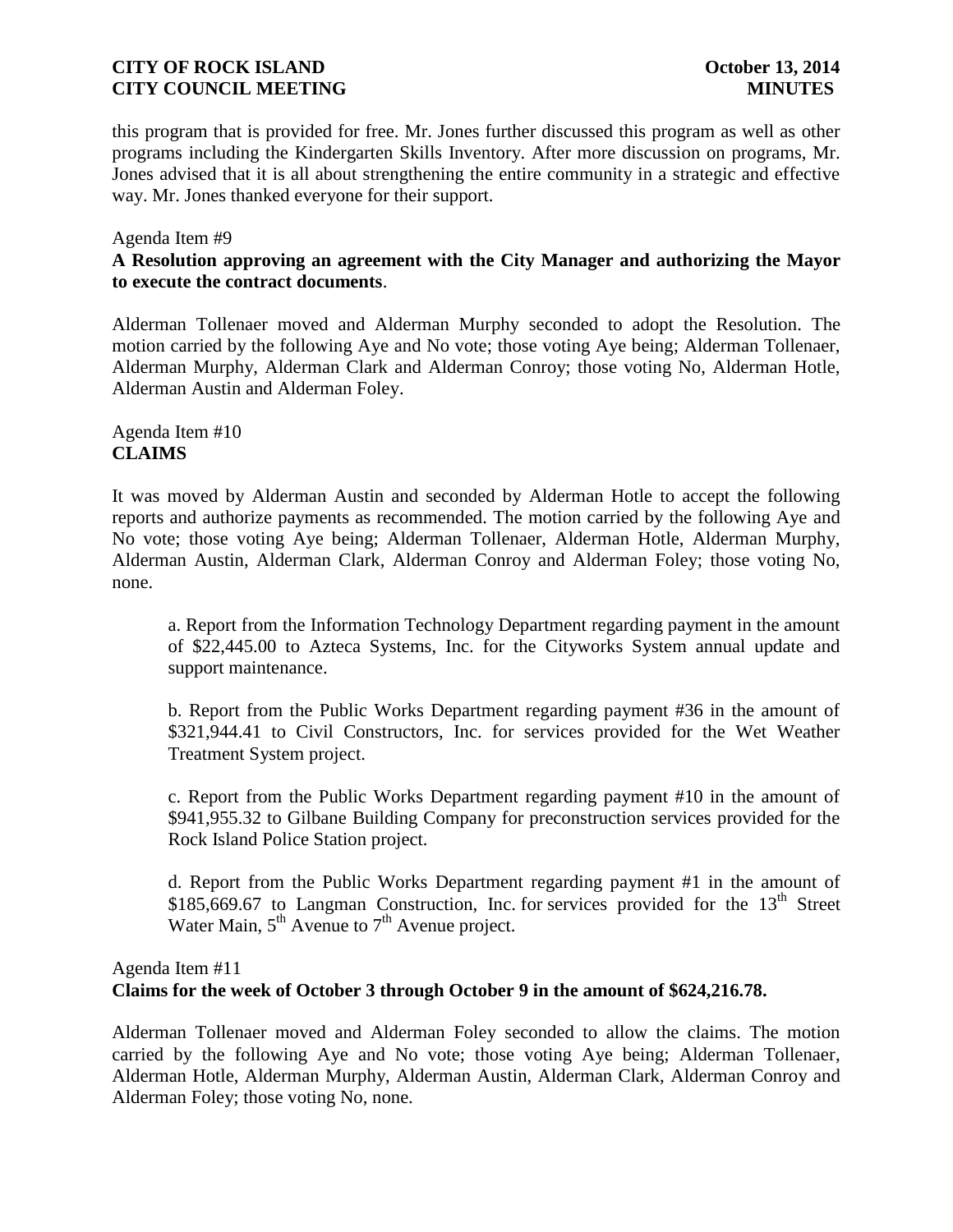#### Agenda Item #12

**Report from the Public Works Department regarding bids for the 2014 Tree Trimming, Removal and Stump Grinding Contract, recommending the bid be awarded to Acadian Tree Service in the amount of \$18,200.00**.

It was moved by Alderman Tollenaer and seconded by Alderman Foley to award the bid as recommended and authorize the City Manager to execute the contract documents. The motion carried by the following Aye and No vote; those voting Aye being; Alderman Tollenaer, Alderman Hotle, Alderman Murphy, Alderman Austin, Alderman Clark, Alderman Conroy and Alderman Foley; those voting No, none.

#### Agenda Item #13

**Report from the Police Department regarding a proposal from RACOM for the emergency communication system upgrade in the amount of \$1,355,273.35, and the future purchase of tactical headsets in an amount not to exceed \$25,000.00 from a vendor to be determined.** 

Alderman Foley moved and Alderman Conroy seconded to approve the proposal and future purchase as recommended and authorize the City Manager to execute the proposal, along with the associated contract documents.

Discussion followed. Alderman Austin inquired upon Police Chief Jeff VenHuizen to explain this item.

Chief VenHuizen advised that the Police Department has been working on moving to an 800 MHz trunked system, which is the standard platform in the IA/IL Quad Cities. Chief VenHuizen stated that all of our public safety partners are on that system with the exception of the Sheriff's Department. The Chief added that the 800 MHz system with P25 compliance will allow the Police Department to have true interoperability for the first time in the City of Rock Island with its public safety partners.

After discussion, the motion carried by the following Aye and No vote; those voting Aye being; Alderman Tollenaer, Alderman Hotle, Alderman Murphy, Alderman Austin, Alderman Clark, Alderman Conroy and Alderman Foley; those voting No, none.

#### Agenda Item #14

**Report from the Public Works Department regarding a loan agreement with the Illinois**  Environmental Protection Agency for construction of the 6<sup>th</sup> Avenue Relief Sewer **project in the amount of \$10,941,066.29 and a bid from Brandt Construction Company in the amount of \$10,622,394.46.**

It was moved by Alderman Tollenaer and seconded by Alderman Murphy to approve the loan agreement as recommended, award the bid to Brandt Construction and authorize the City Manager to execute all required documents.

Discussion followed. Alderman Austin inquired upon Public Works Director Randy Tweet to explain this item.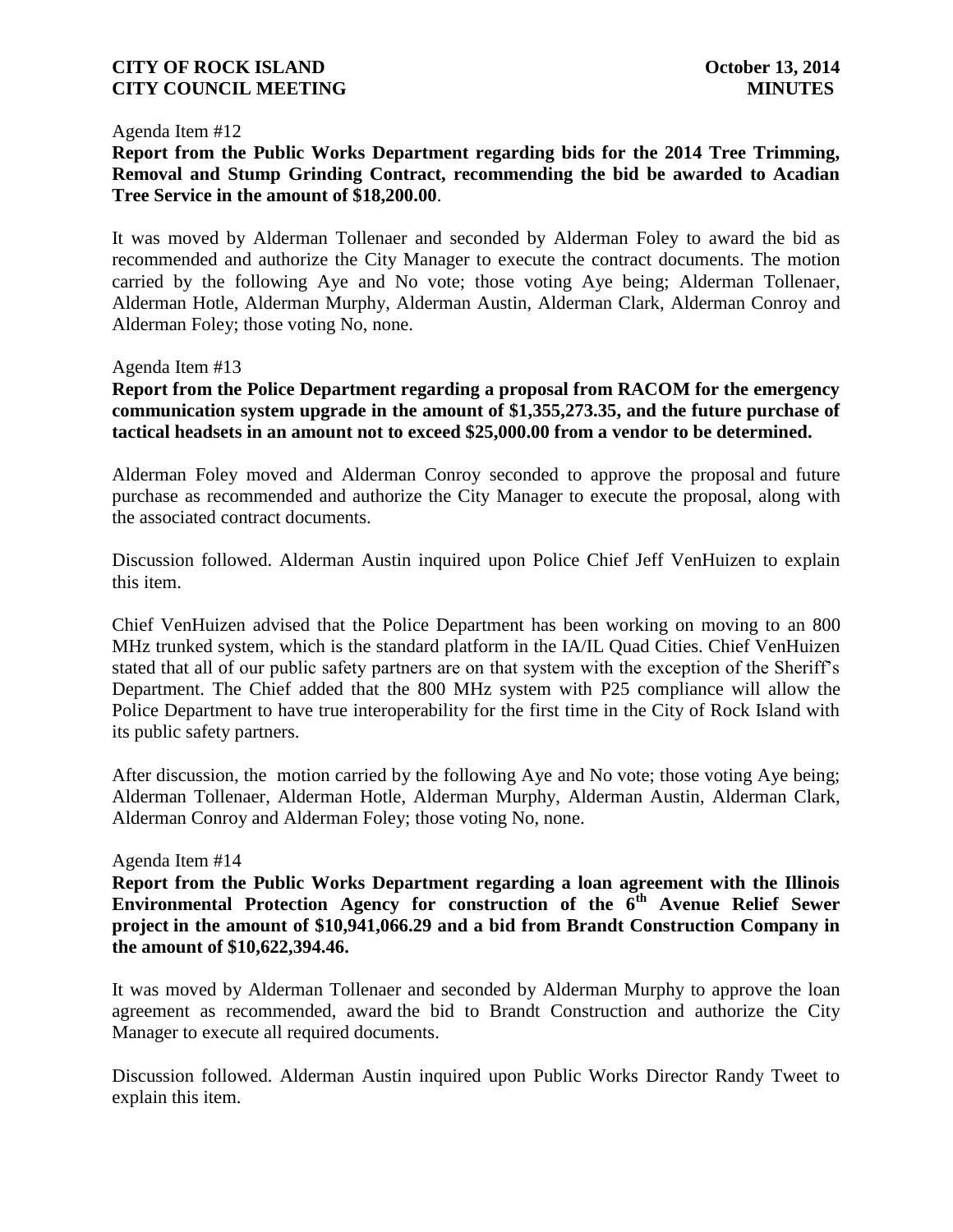Mr. Tweet advised that all of the long term control projects are being funded with low interest loans. Mr. Tweet stated that the main projects are the wet weather treatment facility, which will have substantial completion next month and this project, which is the relief sewer that runs down 6<sup>th</sup> Avenue. Mr. Tweet offered that other projects to come next year include the reconstruction of the Blackhawk lift station and some associated piping. Mr. Tweet advised that the other big project is the outfall relocation. Mr. Tweet further discussed the projects. Mr. Tweet commented that everything is on target to be completed in 2016 or early 2017.

Mayor Pauley advised that all of this was mandated by the Federal Government.

Mr. Tweet pointed out that as a result of the combined sewer overflows, the EPA mandated that the City come up with a plan and all of this is part of the plan. Mr. Tweet added that the City is required to be done by 2018.

After discussion, the motion carried by the following Aye and No vote; those voting Aye being; Alderman Tollenaer, Alderman Hotle, Alderman Murphy, Alderman Austin, Alderman Clark, Alderman Conroy and Alderman Foley; those voting No, none.

#### Agenda Item #15

**Report from the Public Works Department regarding a proposal from Symbiont for engineering design and bidding services for the Outfall 007 Relocation project in the amount of \$349,800.00.** 

Alderman Tollenaer moved and Alderman Murphy seconded to approve the proposal as recommended and authorize the City Manager to execute the contract documents. The motion carried by the following Aye and No vote; those voting Aye being; Alderman Tollenaer, Alderman Hotle, Alderman Murphy, Alderman Austin, Alderman Clark, Alderman Conroy and Alderman Foley; those voting No, none.

Agenda Item #16

**Report from the Police Department regarding a Dry Cleaning contract with Burke Cleaners, Inc., recommending a one year renewal expiring December 31, 2015 at the prices quoted in the existing contract**.

It was moved by Alderman Murphy and seconded by Alderman Austin to approve the contract as recommended and authorize the City Manager to execute the contract documents. The motion carried by the following Aye and No vote; those voting Aye being; Alderman Tollenaer, Alderman Hotle, Alderman Murphy, Alderman Austin, Alderman Clark and Alderman Conroy; those voting No, Alderman Foley.

Agenda Item #17

**Report from the Community and Economic Development Department regarding an agreement with the Northwestern Illinois Housing Coalition as it relates to the Illinois Attorney General National Foreclosure Settlement Funds**.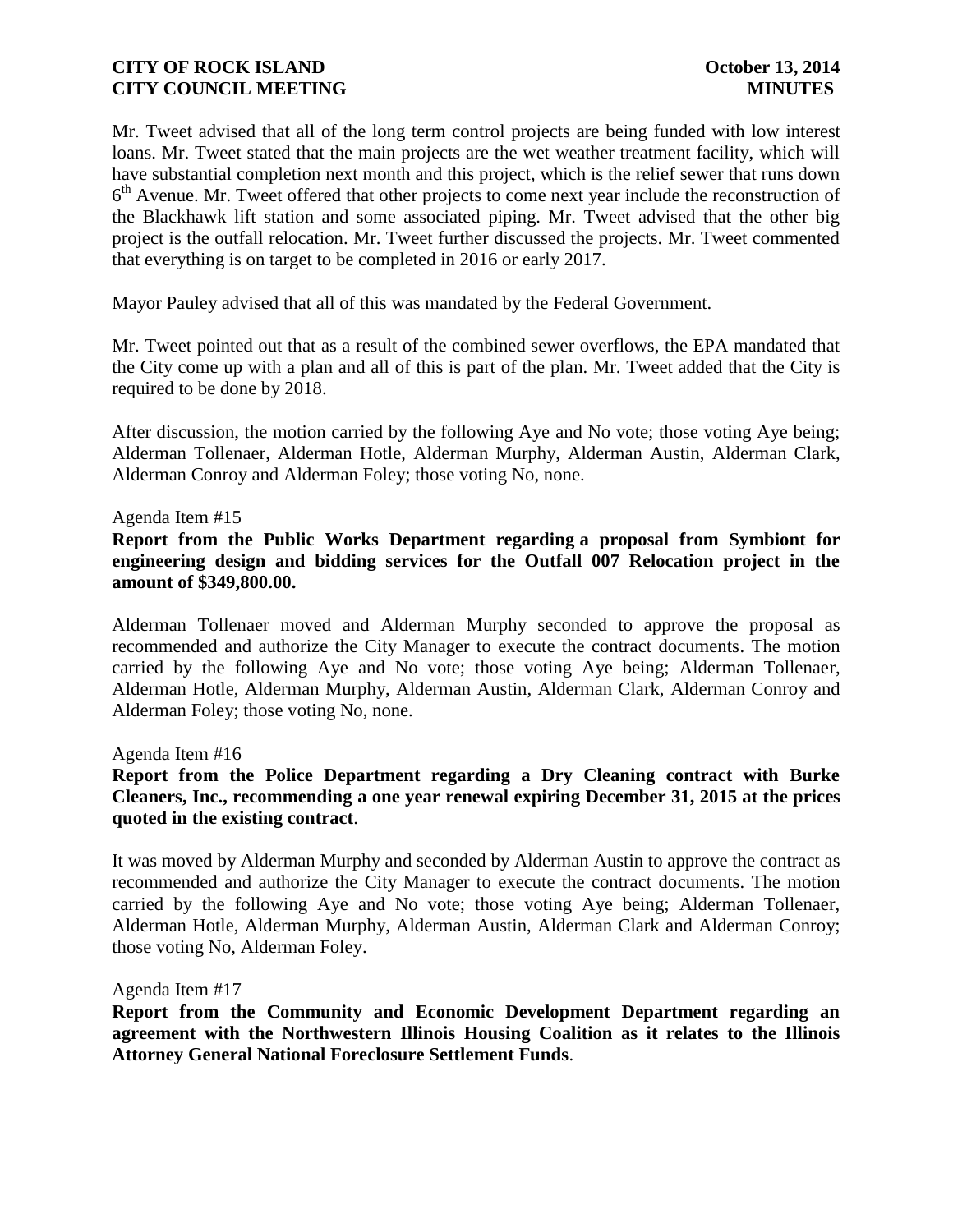It was moved by Alderman Austin and seconded by Alderman Hotle to approve the agreement as recommended and authorize the City Manager to execute the contract documents. The motion carried by the following Aye and No vote; those voting Aye being; Alderman Tollenaer, Alderman Hotle, Alderman Murphy, Alderman Austin, Alderman Clark, Alderman Conroy and Alderman Foley; those voting No, none.

#### Agenda Item #18

# **Report from the Fire Department regarding an Ordinance authorizing an addendum to the Mutual Aid Box Alarm System Agreement**.

It was moved by Alderman Foley and seconded by Alderman Conroy to consider, suspend the rules and pass the ordinance. The motion carried by the following Aye and No vote; those voting Aye being; Alderman Tollenaer, Alderman Hotle, Alderman Murphy, Alderman Austin, Alderman Clark, Alderman Conroy and Alderman Foley; those voting No, none.

#### Agenda Item #19

**Report from the Public Works Department regarding a Resolution for acquiring a utility permit for the installation of a new water main under 5th Avenue (US67) right-of-way at the intersection of 13th Street**.

Alderman Conroy moved and Alderman Foley seconded to adopt the resolution. The motion carried by the following Aye and No vote; those voting Aye being; Alderman Tollenaer, Alderman Hotle, Alderman Murphy, Alderman Austin, Alderman Clark, Alderman Conroy and Alderman Foley; those voting No, none.

#### Agenda Item #20

**Report from the Community and Economic Development Department regarding a request from Mr. Kevin Murphy for a rezoning from an R-2 (one family residence) district to a B-1 (neighborhood business) district at 1826 31st Street.** 

It was moved by Alderman Murphy and seconded by Alderman Foley to deny the requested rezoning to a B-1 district as recommended and instead grant the applicant permission to seek a special use permit at a public hearing before Council at a future date to be determined. The motion carried by the following Aye and No vote; those voting Aye being; Alderman Tollenaer, Alderman Hotle, Alderman Murphy, Alderman Austin, Alderman Clark, Alderman Conroy and Alderman Foley; those voting No, none.

#### Agenda Item #21

# **Report from the Community and Economic Development Department regarding a request from Ms. Lisa Melton-Gaylor to apply for a Special Use Permit to locate a solar-lighted freestanding sign identifying her daycare home at 625 10th Street.**

Alderman Clark moved and Alderman Foley seconded to allow for the application of the special use permit as recommended. The motion carried by the following Aye and No vote; those voting Aye being; Alderman Tollenaer, Alderman Hotle, Alderman Murphy, Alderman Austin, Alderman Clark, Alderman Conroy and Alderman Foley; those voting No, none.